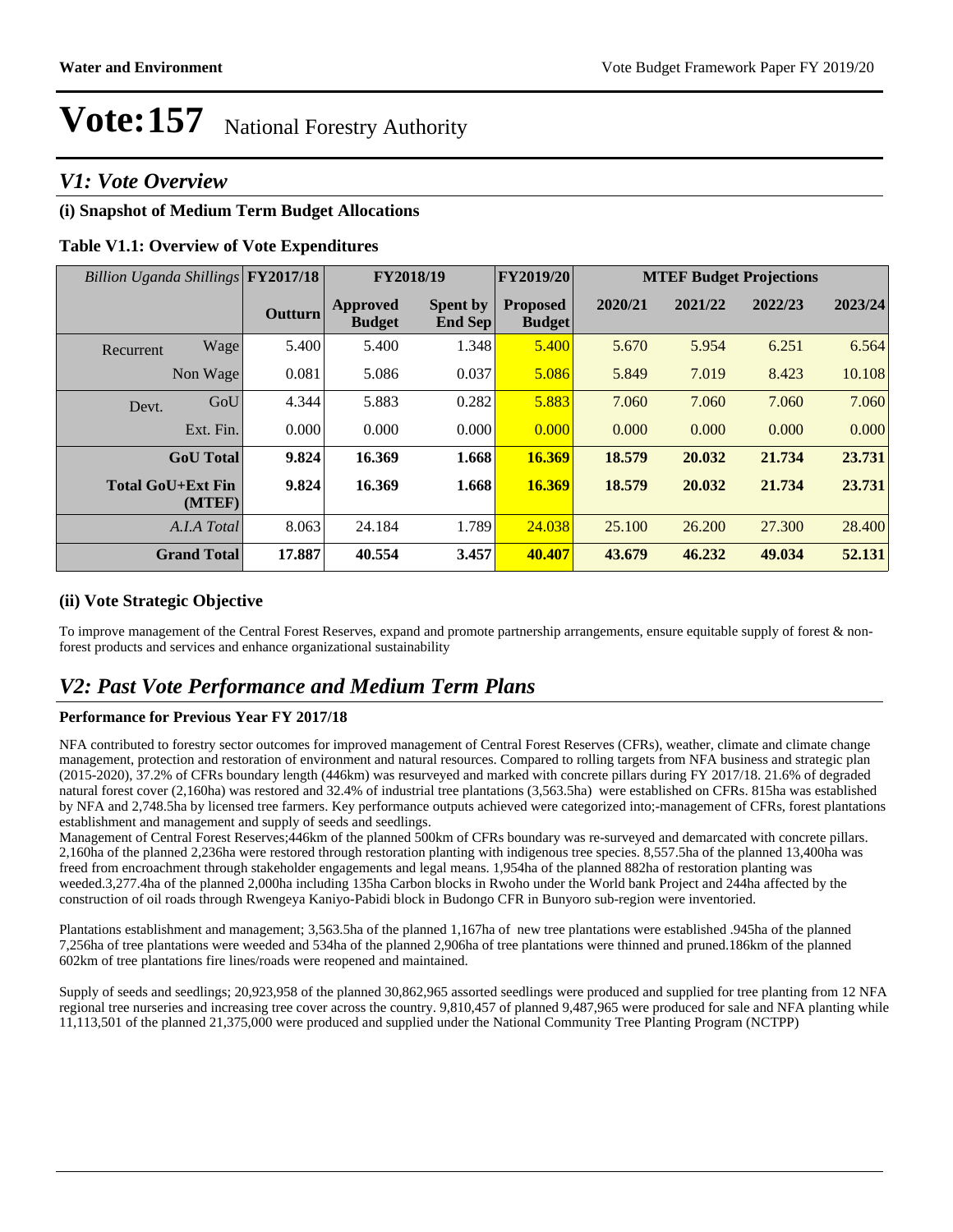#### **Performance as of BFP FY 2018/19 (Performance as of BFP)**

#### Management of CFRs

508.5ha of restoration planting weeded (5ha-Akur, 3.5ha-Mt.Moroto, 500ha-Mabira), 45ha restoration planting (20ha-Lufuka, 10ha-East Mabira, 8ha Namatale, 2ha -Busamaga and 5ha-West Bugwe CFRs), 4,256.4ha freed from forest encroachment (4,082.4ha-Kyoga, 40 Lakeshore, 40ha-Achwa and 66ha-westnile CFRs, 28ha-Karamoja). 60 Sensitization meetings were conducted and in attendance were 3,125 participants; men -1,538 , women-1,347 & youth-240. 17.5km-Mpinve CFR in Mubende. Procurement of 600 boundary demarcation pillars proceeded boundary survey/opening, 1FMP for 16CFRs in Agoro-Agu Forests Management plan 2018-2028 was approved by NFA BOD. 40km of forest roads constructed in Rwoho CFR and 80km of roads maintained in Rwoho. 4CFM agreements signed (3 in Taala CFR in Kyankwanzi district and 1 in Luvunya CFR in Namayengo district.30 meetings (739 men & 647 women), 1 CFM meeting (15-men & 8 women), 1 meeting (18 – Men & 7 women. 1MOU (NFA & UNRA) in Kasenyi CFR for raising planting seedlings along the new oil roads. 3,330 tourists (1,876-Adrift-Kalagala CFR, 376-Kalinzu CFR (205 women & 171 men) Chimp tracking-1,454; Men-607, Women-847. Habituation-3; Men2, Women-1, Guided Walks-98; Men-41, Women-57

Birding-25; Men-13, Women-12, Accommodation-478; Men-223, Women-255

#### Plantations establishment and management

6,580ha demarcated fo tree farmers (5,930ha in Kijuna, Kanaga, Nyabiku, Kagombe, Bujawe, sirisiri, Nyakunyu, Kasongoire and Ibambalo covering 120km in Budongo range and 650ha in Maruzi-Achwa. 250ha established by NFA ( 50ha -Rwoho/Mbarara ,200ha- Mwenge plantations ), 883.2ha established by licensed tree farmers (Wankweyo-246.9, Musamya-3.4, Mpinve-32.2, Kasana Kasambya-98.7, Kasagala-314.5, Kasa-128, Kagogo-56.5 and Bulondo-3ha). 3,481ha of tree plantations weeded ; Katugo-337ha of seed stands, Mafuga 240ha Kirima 200, muko 60ha Lendu 816ha, Katugo 100, S/Busoga 10, Mwenge 170, bugamba 80, Rwoho 300, okavureru 84ha, south Busoga 10ha, 30ha-Aabera CFR, 50ha-Nyakunyi and Sirisiri CFRs, 30ha Singo hills, 2ha Bukedea, 1ha Mabira-Najjembe, 10ha -Ozubu, 5ha-Arua plantation. and 946ha spot weeding (Mafuga 50ha Lendu 816ha, bugamba 80ha)], 634ha thinned ( Bugamba -80ha, Rwoho-30ha, Mafuga-314ha, Mwenge-150, South Busoga- 10ha, 50ha-Mwenge), 579ha prunned (Mafuga -314ha, Bugamba -80ha, Rwoho -30, Mwenge -150, South Busoga- 5ha), 196km of fire lines maintained (Mafuga- 41, Mwenge -35, Lendu -40, Rwoho- 80)

#### Supply of seeds and seedlings

1,718,653- Seedlings produced for sale and own NFA planting -NTSC Namanve (40,793-fruits, 799,609-pine, 80,703-Eucalyptus clones, 565,372- Euc spp, 204,796-0ther spp, 11,800-ornamentals and 15,582-Bamboo.), 250,550-Mbarara, 113,770-Mwenge-Kagora.339,595 Seedlings were sold; -18 Females received 63,024 assorted seedlings, 883 males -260,420 seedlings and 30 institutions received 16,151. 4,542,553 seedlings raised under GoU CTPP (800,000-Budongo; Masindi, Kagadi and Hoima nurseries, 1,260,500-Kyoga; Jinja & Mbale nurseries, 707,311-Sangobay; Masaka nursery, 50,000-Karamoja; Moroto nursery, 624,000-Lakeshore;Nandagi nursery, Muzizi-500,742, South west-600,000 seedlings).612,425 assorted seedlings were supplied for planting during the NFA/URA tax awareness week (86,380-Kyoga, 18,450-Karamoja, 58,025-Lakeshore, 431,313-West Nile, 18,257-South west).Atotal of 230,821 assorted seedlings were supplied under NCTPP;-48 females received 73,669 seedlings, 82 males received 124,126 seedlings, 24 institutions received 33,026 seedlings. 290kg of assorted seed produced for direct sale; (240.3kg-Local seed, 11kg-Maesopsis emnii, 20.8kg-Grevillea spp, 5.8kg-local pine, 4.4kg Euc.G SA, 6.4kg euc.G local, 0.9 kg other Euc.spp) and 770kg of assorted seed supplied under NCTPP; (12.1kg-local pine, 7.1kg euc.g SA, 1.9kg local euc, 4.1kg-grevillea, 560kg-maesopsis emnii, 184.7kg-local seed).

#### **FY 2019/20 Planned Outputs**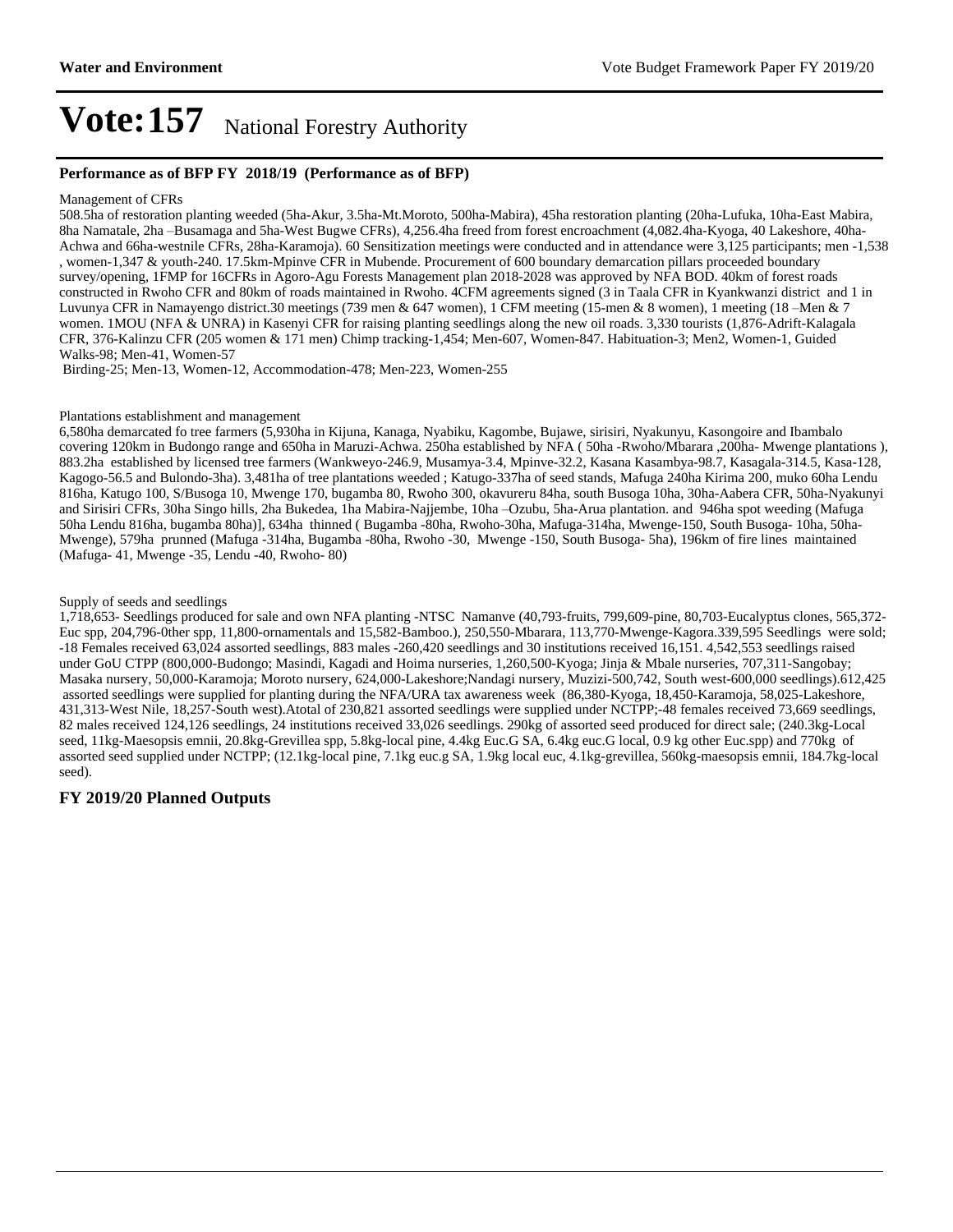NFA plans to undertake the following interventions during the FY 2019/20 as per the key performance thematic areas here listed below.

Improved management of Central Forest Reserves: - 695km of forest boundaries resurveyed and demarcated with 3,475 concrete pillars (116.6km-West Nile, 20km -Karamoja, 100km-Achwa, 138.3km-Lakeshore, 91.275km-Muzizi, 150km -Kyoga, 70.2-Budongo and 30km in Sango Bay.

4,120ha planned for restoration planting with indigenous trees (Karamoja-60ha, South West- 80ha, West Nile-290ha, Achwa-300ha, Lake Shores-1,100ha, Muzizi -470ha, Kyoga- 200ha, Budongo-1500ha and Sango Bay 120ha;

6,000ha under restoration planting maintained (Karamoja- 175ha, West Nile -540 ha, South West- 97.5ha, Achwa- 200ha, Lakeshores-2,326 ha, Muzizi -250ha, Kyoga -200ha and Sango Bay -120ha; 10,530ha of CFRs freed from encroachment in 9 management Ranges in the country and 61,500ha managed under Collaborative Forest Management (CFM) agreements.

Establishment of tree plantations:- 1,550ha of commercial tree plantations established by NFA through contracting local communities neighboring CFRs (Mafuga 150, Mbarara 200, Mwenge 150, Lendu 500, S/Busoga 100,Opit 100ha, 200ha Achwa, 50ha Kyoga and West Nile100ha) and 50,280ha of tree plantations established by licensed tree planters in CFRs.

Plantation management:- 4,722ha of tree plantations tended by weeding (Mafuga, Mbrara Mwenge, Lendu, Katug, South Busoga, Opit, West Nile, Achwa, Kyoga, Muzizi, Budongo and South West).

825ha pruned and thinned (Mafuga 400, Mbrarara 125, Mwenge 97, Katugo 48, Lendu 60, S/Busoga 50.

54,472ha demarcated and mapped for licensed tree farmers (segregated by gender and equity) in CFRs (South Busoga 500 and opit 3600ha; Achwa 18,195ha , Budongo 5,050ha ,Kyoga 3,755ha, Lake Shores 3,040ha Muzizi 4,925ha , Sango Bay 9,510ha ,and West Nile 5,897ha; 240km of Fire lines/plantation roads maintained and 10,824ha of NFA plantations protected from fires.

Supply of tree seeds and seedlings:

36,400,000 quality seedlings produced and equitably supplied to support mass tree planting by especially the vulnerable and poor forest adjacent communities for forest cover increase in the country.

25,300,000 quality seedlings of assorted species equitably supplied under Community Tree Planting Program to support mass tree planting (Mafuga-1,000,000; Mbrara-1,500,000; Mwenge-1,000,000; Katugo-700,000; S/Busoga-700,000, NTSC-5,000,000 and Karamoja -500,000, South West-1,200,000, West Nile- 2,400,000, Achwa -2,200,000, Lakeshore -2,000,000, Muzizi -3,300,000 ,Kyoga- 2,000,000, Sango Bay -300,000 and Budongo-1,500,000 (Masindi 500,000, Hoima 500,000 and Kibaale 500,000); 11,100,000 quality seedlings sold for industrial plantations establishment ( Mafuga 200,000, Mbrara 500,000, Mwenge 500,000, Katugo 600,000; S/Busoga 400,000, NTSC- 4,500,000, Karamoja 100,000, West Nile 700,000, Achwa 500,000, Muzizi 900,000 , Kyoga 1,100,000, Sango Bay 500,000 and Budongo 600,000 13,246kg of seeds (assorted species) from managed seed sources supplied under CTPP and 7,202kg sold to support industrial forestry.

Ecotourism:- Demarcation and mapping of 75 ecotourism sites for licensing under Private-Public Partnerships including community ecotourism sites in Budongo, Mabira Muko, Lutoboka, Bugoma Kitubulu Kalagala and Nile Bank, Kalinzu , Kyewaga, Kajjansi , Mbale , Buuka , Kasana-Kasambya ; Kabale , Mpanga Ntungamo Buvuma Echuya , Gangu , Kisisita , West Bugwe Laura , Arua , Kadam , Kimaka , Kampala , Kumbu Mbarara , Bukaleeba Itwara Kaduku Matiri, Moroto, Mt.Kei , Nyangea Napore , Fortportal Kasyoha Kitomi, Buto Buvuma, Kagombe and North Rwenzori.

Ecotourism management of 2 NFA ecotourism sites in Budongo and Kalinzu 100km of tourist trails maintained (Bugoma 30km, Mpanga 10km, Busingiro 10km, Mabira 30km and Kalinzu 20km); 25,000 gender segregated tourists from 77 operational ecotourism sites in CFRs

Forest Law enforcement and governance:- 421-Forest protection personnel including Community patrol teams, Environmental Police and UPDF:- South West 57 (Kalinzu 20, Kasyoha Kitomi 18 and 19 UPDF), West Nile 41 (Pakwach 15, Maracha 8, Mt. Kei 8 and Otze/Zoka 10), Achwa 42, Muzizi 47, Lakeshore 55, Budongo 77 (Hills 7, Budongo 36, Kisindi 25, Kagadi 15), Kyoga 45 (Teso 12, West Bugwe 9, Jinja Bunya 8 and UPDF/EPF 16), Sango Bay 36 and Karamoja 21.

Engagements with LGs, Justice Law and Order Sector for improved prosecution of forestry crimes and reduction of illegal activities have been made and also training and capacity building for forestry law enforcement to all field staff

Partnerships: - NFA will continue to undertake Gender and equity principles, mainstreaming of environment, HIV and Climate change while strengthening conservation and livelihood partnerships with local communities, Conservation organizations, academic institutions, Government projects, Local governments/districts, Central government, Parliament and Water Environment sector working group.

Forest Management Planning:- NFA Business and strategic Plan (2020-2025) reviewed in compliance with National Development Planning, GIS Land cover mapping 2018 conducted to support REDD+ and climate change in the country, 5FMP approved by NFA BOD and Minister of Water and Environment, 12,000ha of CFR inventoried and GIS and Mapping and support to REDD+.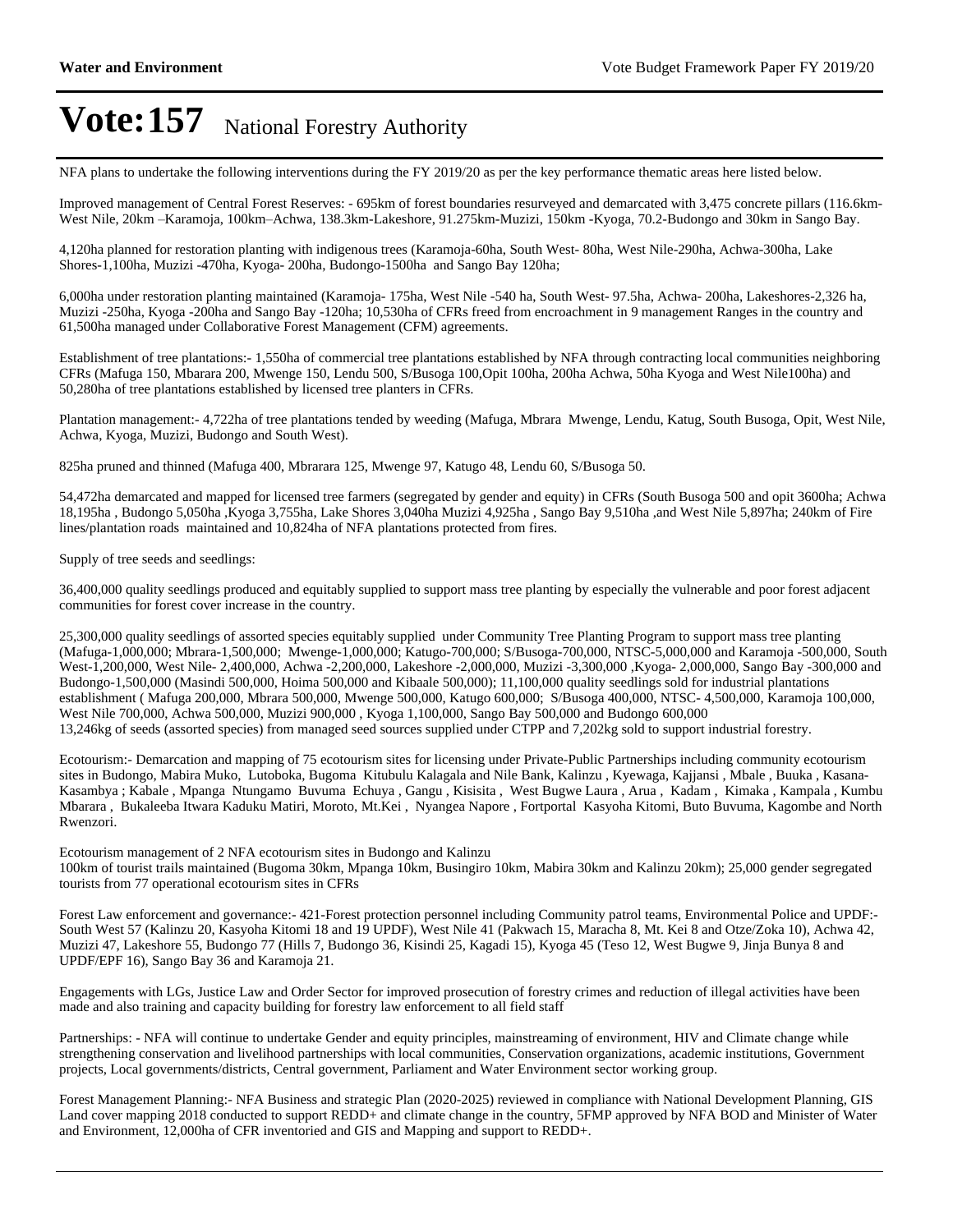#### **Medium Term Plans**

In the medium term, NFA plans to undertake the following; Survey and demarcate 1,200Km of CFRs boundaries with concrete pillars annually; Affirmative silviculture through Restoration planting of 2000ha of degraded natural CFRs; Strengthen protection of natural forests -800,000 against illegal activities; Develop NFA eco-tourism base in partnership with the private sector; Maintenance of 15,000ha of existing tree plantations, (5,000ha by pruning and thinning and 10,000ha by weeding and establishment of 1,000ha by NFA; Assessment and licensing of at least 15,000ha annually under industrial plantations by private tree farmers on CFRs to promote inclusive commercial forestry on over 150,000ha in CFRs; Investment in forestry infrastructure and data information management technology for effective management; Develop and implement innovative mechanisms for own revenue generation (Forestry valuation, financing and funding; Production and equitable supply of 50 Million quality seedlings from managed seed sources for mass tree planting in the region; Strengthen integration of segregated data on cross-cutting issues of Gender and Equity on all activities and vulnerable beneficiary categories.

#### **Efficiency of Vote Budget Allocations**

Despite limited MTEF allocations to NFA business plan, resources have been allocated to output activities for reducing deforestation and increase forest cover; including boundary survey and demarcation, natural and plantations forest protection and removal of encroachments, restoration planting and maintenance, industrial plantations establishment and tending, production and supply of seed and seedlings.

#### **Vote Investment Plans**

36,400,000 quality seedlings produced and equitably supplied -7,307,000,000UGX 4,120ha restored- 2,060,000,000 UGX 6,000ha restoration maintenance -1,200,000,000 UGX 4,722ha of tree plantations weeded-1,207,400,000UGX 10 vehicles procured - 2,660,320,000 UGX 3,475 concrete pillars procured- 1,042,500,000 UGX

#### **Major Expenditure Allocations in the Vote for FY 2019/20**

| 36,400,000 quality seedlings produced and equitably supplied -7,307,000,000UGX         |
|----------------------------------------------------------------------------------------|
| 4,120ha restored - 2,060,000,000 UGX                                                   |
| 6,000ha restoration maintenance -1,200,000,000 UGX                                     |
| 4,722ha of tree plantations weeded-1,207,400,000UGX                                    |
| 10 vehicles procured - 2,660,320,000 UGX                                               |
| 3,475 concrete pillars procured - 1,042,500,000 UGX                                    |
| Forest protection and law enforcement-914,420,000                                      |
| 1,550ha of tree plantations establishment-775,000,000UGX                               |
| 695 695 695,300,000 UGX                                                                |
| 36 Motor cycles Procured-576,000,000 UGX                                               |
| 54,472ha demarcated and mapped for licensed tree farmers-544,720,000UGX                |
| 10,530ha of CFRs freed from encroachment-225,300,000UGX                                |
| Forest Management Planning-200,000,000UGX                                              |
| 61,500ha managed under CFM agreements with forest adjacent communities -148,500,000UGX |
| 825ha thinned-123,750,000UGX                                                           |

#### **V3: PROGRAMME OUTCOMES, OUTCOME INDICATORS AND PROPOSED BUDGET ALLOCATION**

## **Vote Controller: Programme : 52 Forestry Management Programme Objective :** To conserve natural forests and improve management of the Central Forest Reserves, promote partnerships for increasing forest cover and mitigate climate change , ensure equitable supply of forest & non-forest products and services and increase economic, social, and environmental benefits especially to the poor and the vulnerable and enhance organizational sustainability **Responsible Officer:** Okello Tom Obong **Programme Outcome: Improved management of Central Forest Reserves**  *Sector Outcomes contributed to by the Programme Outcome*

#### **Table V3.1: Programme Outcome and Outcome Indicators**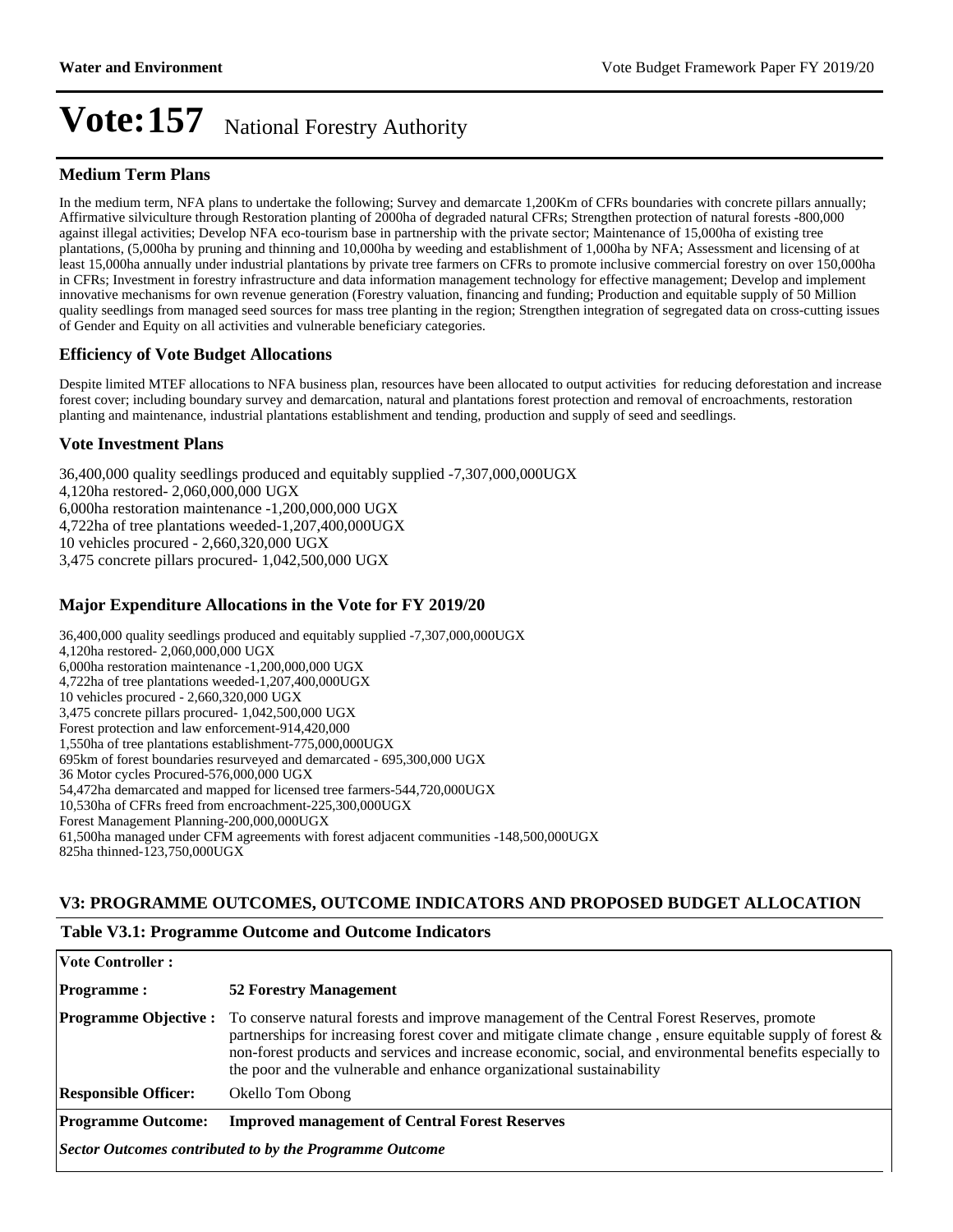| 1. Improved Weather, Climate and Climate Change Management, Protection and Restoration of Environment and Natural<br><b>Resources</b> |                   |                          |           |                            |                          |                          |                          |  |  |
|---------------------------------------------------------------------------------------------------------------------------------------|-------------------|--------------------------|-----------|----------------------------|--------------------------|--------------------------|--------------------------|--|--|
|                                                                                                                                       |                   |                          |           | <b>Performance Targets</b> |                          |                          |                          |  |  |
| <b>Programme Performance Indicators (Output)</b>                                                                                      | 2017/18<br>Actual | 2018/19<br><b>Target</b> | Base year | <b>Baseline</b>            | 2019/20<br><b>Target</b> | 2020/21<br><b>Target</b> | 2021/22<br><b>Target</b> |  |  |
| • Percentage of Central Forest Reserves<br>boundary length resurveyed and marked with<br>concrete pillars                             | 38.7%             | 48.5%                    |           |                            | <b>57.9%</b>             | 67.9%                    | 75%                      |  |  |
| • Percentage of natural forest cover on Central<br><b>Forest Reserves</b>                                                             | 16.2%             | 24.5%                    |           |                            | 41.2%                    | 45%                      | 50%                      |  |  |
| • Percentage of industrial plantations on Central 25.7%<br><b>Forest Reserves</b>                                                     |                   | 40%                      |           |                            | $54.1\%$                 | 69.5%                    | 79.5%                    |  |  |

#### **Table V3.2: Past Expenditure Outturns and Medium Term Projections by Programme**

| Billion Uganda shillings                    | 2017/18 | 2018/19                                   |        | 2019-20                          | <b>MTEF Budget Projections</b> |         |         |         |
|---------------------------------------------|---------|-------------------------------------------|--------|----------------------------------|--------------------------------|---------|---------|---------|
|                                             | Outturn | <b>Approved Spent By</b><br><b>Budget</b> | End O1 | <b>Proposed</b><br><b>Budget</b> | 2020-21                        | 2021-22 | 2022-23 | 2023-24 |
| <b>Vote:157 National Forestry Authority</b> |         |                                           |        |                                  |                                |         |         |         |
| 52 Forestry Management                      | 10.664  | 16.369                                    | 1.668  | 16.369                           | 18.579                         | 20.032  | 21.734  | 23.731  |
| <b>Total for the Vote</b>                   | 10.664  | 16.369                                    | 1.668  | 16.369                           | 18.579                         | 20.032  | 21.734  | 23.731  |

#### **V4: SUBPROGRAMME PAST EXPENDITURE OUTTURNS AND PROPOSED BUDGET ALLOCATIONS**

#### **Table V4.1: Past Expenditure Outturns and Medium Term Projections by SubProgramme**

| Billion Uganda shillings                    | 2017/18        | <b>FY 2018/19</b>     |                      | 2019-20                          | <b>Medium Term Projections</b> |         |         |             |
|---------------------------------------------|----------------|-----------------------|----------------------|----------------------------------|--------------------------------|---------|---------|-------------|
|                                             | Outturn Budget | <b>Approved</b> Spent | Bv<br><b>End Sep</b> | <b>Proposed</b><br><b>Budget</b> | 2020-21                        | 2021-22 | 2022-23 | $2023 - 24$ |
| <b>Programme: 52 Forestry Management</b>    |                |                       |                      |                                  |                                |         |         |             |
| 01 Headquarters                             | 6.320          | 10.486                | 1.386                | 10.486                           | 11.519                         | 12.973  | 14.674  | 16.671      |
| 0161 Support to National Forestry Authority | 4.344          | 5.883                 | 0.282                | 5.883                            | 7.060                          | 7.060   | 7.060   | 7.060       |
| <b>Total For the Programme: 52</b>          | 10.664         | 16.369                | 1.668                | 16.369                           | 18.579                         | 20.032  | 21.734  | 23.731      |
| <b>Total for the Vote:157</b>               | 10.664         | 16.369                | 1.668                | 16.369                           | 18.579                         | 20.032  | 21.734  | 23.731      |

N / A

#### **Table V4.3: Major Capital Investment (Capital Purchases outputs over 0.5Billion)**

| <b>FY 2018/19</b>                                                                             | <b>FY 2019/20</b>                          |  |  |  |  |  |  |
|-----------------------------------------------------------------------------------------------|--------------------------------------------|--|--|--|--|--|--|
| <b>Appr. Budget and Planned Outputs</b><br><b>Expenditures and Achievements</b><br>by end Sep | <b>Proposed Budget and Planned Outputs</b> |  |  |  |  |  |  |
| <b>Vote 157 National Forestry Authority</b>                                                   |                                            |  |  |  |  |  |  |
| Programme: 52 Forestry Management                                                             |                                            |  |  |  |  |  |  |
| Project: 0161 Support to National Forestry Authority                                          |                                            |  |  |  |  |  |  |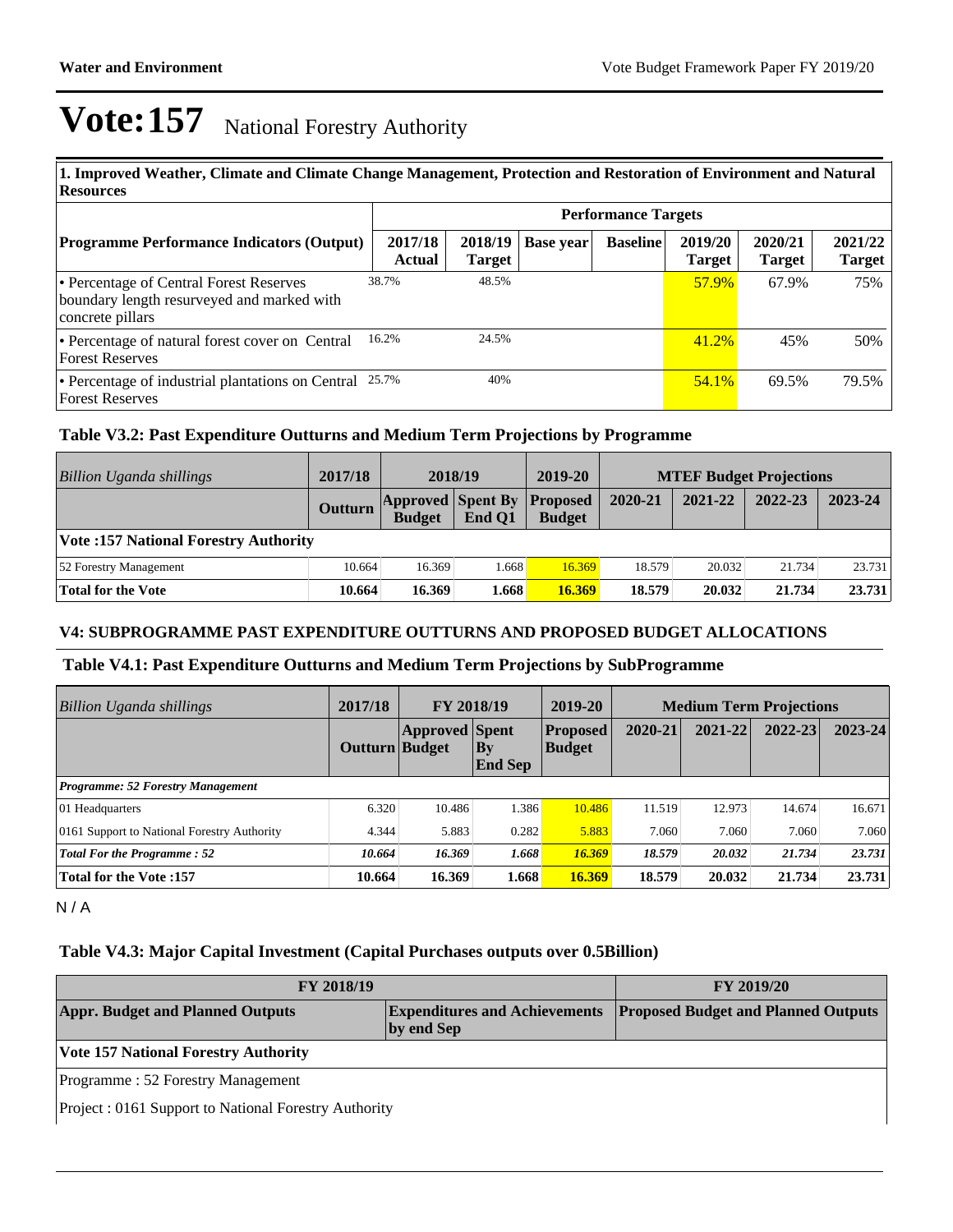| Output: 72 Government Buildings and Administrative Infrastructure |  |
|-------------------------------------------------------------------|--|
|-------------------------------------------------------------------|--|

| 14 building units in selected forest stations<br>renovated. 1 Bore hole drilled.5 latrines<br>constructed.1 Water tank installed and gutters.<br>150Km roads constructed&206Km maintained |       | 40km of roads constructed in<br>Rwoho CFR. 80km of roads<br>maintained in Rwoho<br>196km of fire lines/roads (Mafuga-<br>41, Mwenge -35, Lendu -40,<br>Rwoho- $80$ ). | 6 forest stations renovated; wheel chair<br>disability access to the first level of the<br>NFA building installed; bio metric access<br>door installed in NFA headquarters |  |
|-------------------------------------------------------------------------------------------------------------------------------------------------------------------------------------------|-------|-----------------------------------------------------------------------------------------------------------------------------------------------------------------------|----------------------------------------------------------------------------------------------------------------------------------------------------------------------------|--|
| <b>Total Output Cost(Ushs</b><br>Thousand):                                                                                                                                               | 0.742 | 0.000                                                                                                                                                                 | 0.742                                                                                                                                                                      |  |
| Gou Dev't:                                                                                                                                                                                | 0.403 | 0.000                                                                                                                                                                 | 0.403                                                                                                                                                                      |  |
| Ext Fin:                                                                                                                                                                                  | 0.000 | 0.000                                                                                                                                                                 | 0.000                                                                                                                                                                      |  |
| $A.I.A$ :                                                                                                                                                                                 | 0.339 | 0.000                                                                                                                                                                 | 0.339                                                                                                                                                                      |  |

#### **Output: 75 Purchase of Motor Vehicles and Other Transport Equipment**

100M/cycles & 7 Vehicles procured.125Vehicles and 100M/cycles insured & maintained in good condition. 271 pairs of tyres and tubes (171 vehicles,100-M/cycles procured).1,000 parking tickets purchased Process for procurement of vehicle and Motorcycles-advertised, bids evaluated and at display stage before contract award. 10 vehicles procured to enhance forest management; 36 motorcycles procured. **Total Output Cost(Ushs Thousand): 3.662 0.000 1.900** Gou Dev't: 0.000 0.000 0.000 0.000 0.000 0.000 0.000 0.000 0.000 0.000 0.000 0.000 0.000 0.000 0.000 0.000 0.0 Ext Fin: 2000 0.000 0.000 0.000 0.000 0.000 0.000 0.000 0.000 0.000 0.000 0.000 0.000 0.000 0.000 0.000 0.000 0 A.I.A: 2000 1.900 1.900 1.900 1.900 1.900 1.900 1.900 1.900 1.900 1.900 1.900 1.900 1.900 1.900 1.900 1.900 1.9

#### **Output: 76 Purchase of Office and ICT Equipment, including Software**

| Atomated performance reporting system<br>customized, HR Mgt Info.System installed.<br>Antivirus/Anti-spam license renewed. Internet<br>connectivity both at HQs&Field offices running.<br>Interactive website |       | 250-Anti-virus, 250- Anti-spam<br>licenses renewed. WAN connection<br>and maintenance in 9-upcountry<br>stations: South west, Mbarara,<br>Muzizi, Budongo, Achwa, West<br>nile, karamojo, Kyoga and<br>Lakeshore.5-digital tablets for<br><b>BOD</b> members | <b>ICT</b> and GIS licenses and anti virus<br>procured. WAN maintenance and<br>automated reporting system customized. |  |
|---------------------------------------------------------------------------------------------------------------------------------------------------------------------------------------------------------------|-------|--------------------------------------------------------------------------------------------------------------------------------------------------------------------------------------------------------------------------------------------------------------|-----------------------------------------------------------------------------------------------------------------------|--|
| <b>Total Output Cost (Ushs)</b><br>Thousand):                                                                                                                                                                 | 0.652 | 0.000                                                                                                                                                                                                                                                        | 0.652                                                                                                                 |  |
| Gou Dev't:                                                                                                                                                                                                    | 0.000 | 0.000                                                                                                                                                                                                                                                        | 0.000                                                                                                                 |  |
| Ext Fin:                                                                                                                                                                                                      | 0.000 | 0.000                                                                                                                                                                                                                                                        | 0.000                                                                                                                 |  |
| $A.I.A$ :                                                                                                                                                                                                     | 0.652 | 0.000                                                                                                                                                                                                                                                        | 0.652                                                                                                                 |  |

## *V5: VOTE CHALLENGES FOR 2019/20 AND ADDITIONAL FUNDING REQUESTS*

#### **Vote Challenges for FY 2019/20**

The main vote challenges are;

Inadequate funding to major priorities for achieving the NFA business plan targets;

Lack of synchronizing the release of funds with season based activities such as raising of seedlings and tree planting.

Weak enforcement of forest protection.